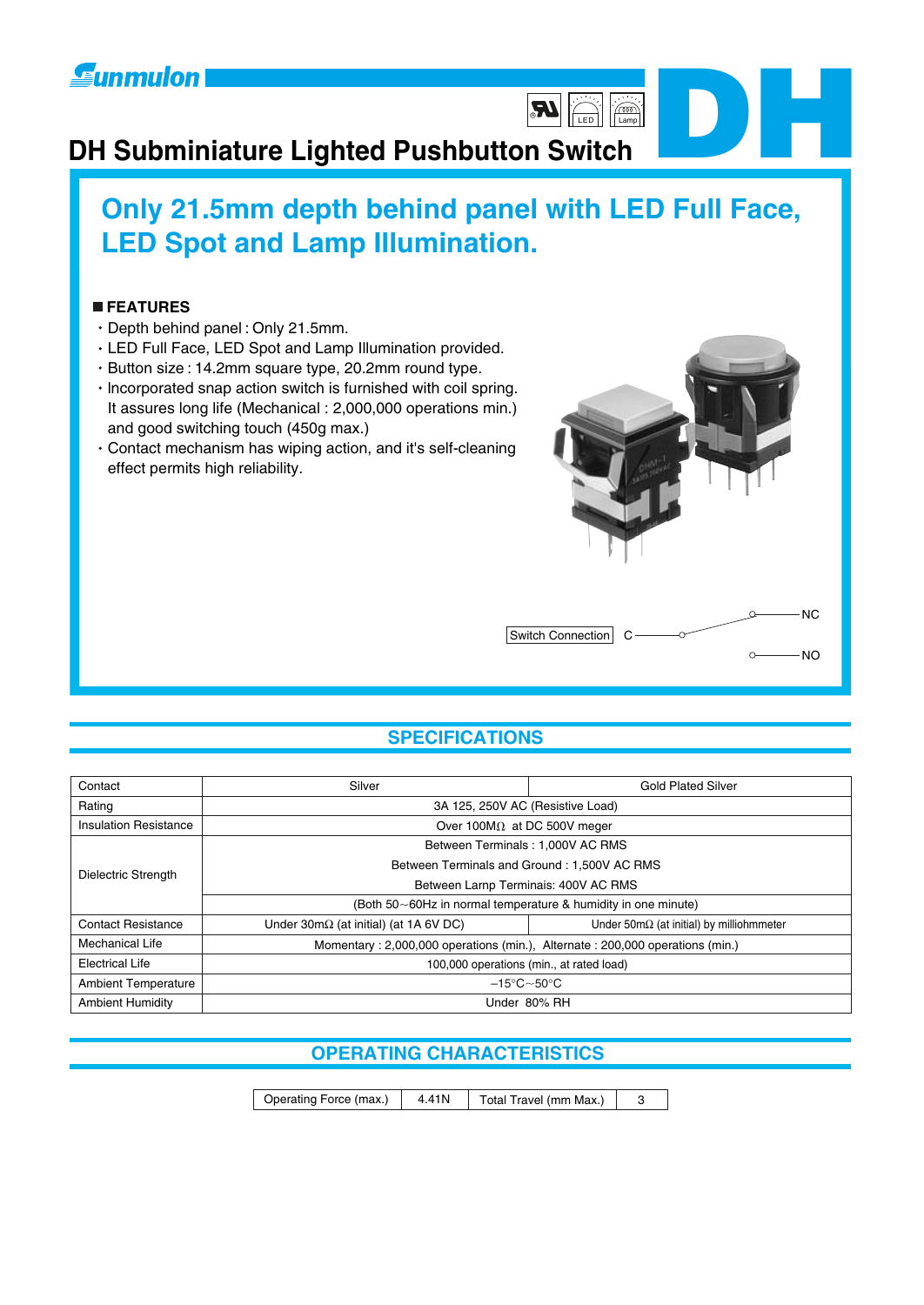## **DIMENSIONS**

## $\bullet$  LED Full Face/Spot/Lamp

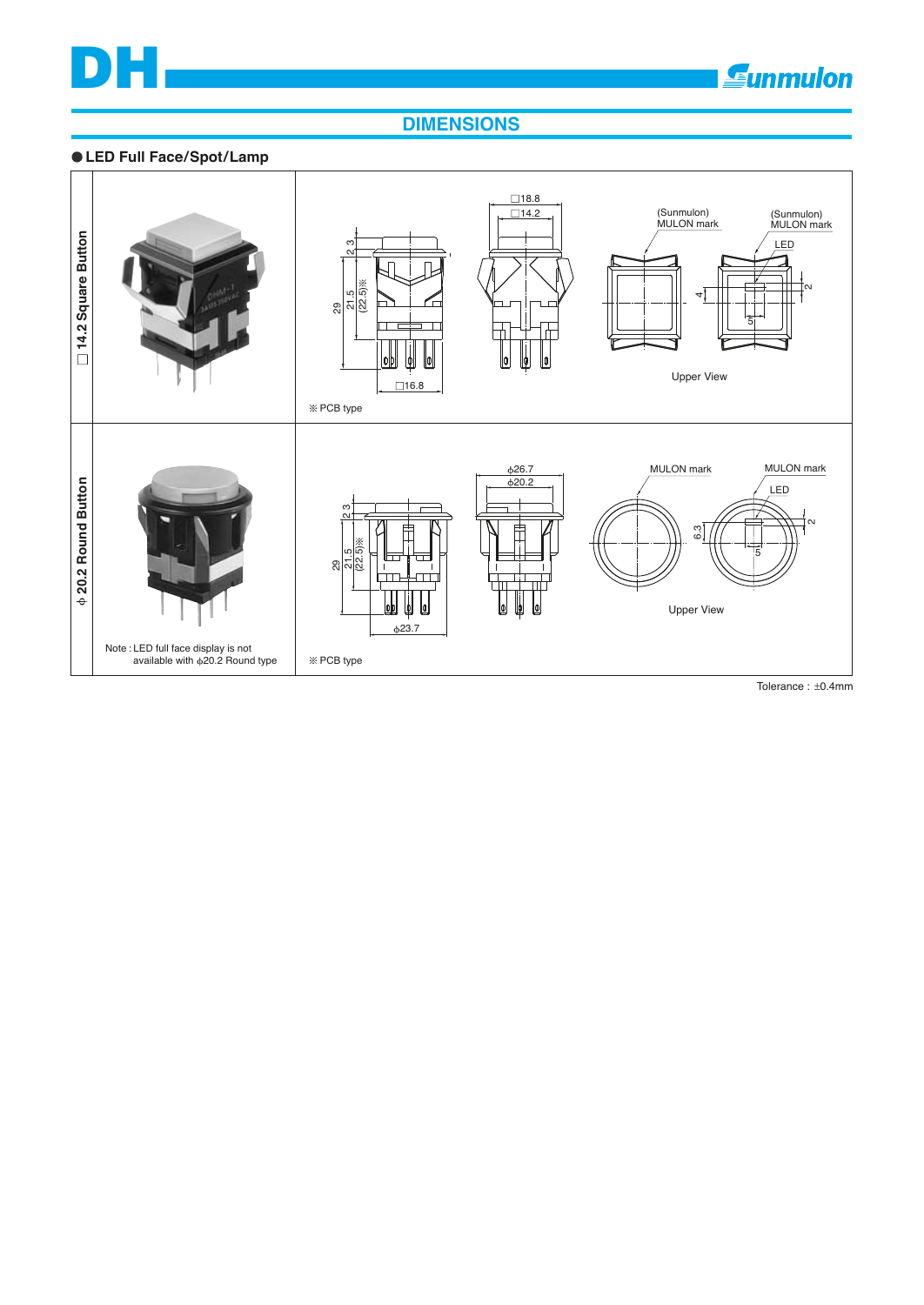## **Gunmulon**

## **TERMINAL LAYOUT / lNTERNAL ARRANGEMENT**







## **TERMINAL DIMENSIONS**





-<br>4<br>4



**DH**



## **LED/LAMP/NEON DATA**

### **LED Full Face Display(Calculated at 4 chips LED)**

|                                       | <b>LED Full Face</b> |       |  |  |
|---------------------------------------|----------------------|-------|--|--|
| ITEM                                  | Parallel             |       |  |  |
|                                       | Red, Yellow          | Green |  |  |
| Max. Operating Current IFM (mA)       | 40                   | 40    |  |  |
| DC Reverse Voltage VR (V)             | 10                   | 10    |  |  |
| Forward Voltage VF (V)                | 4.2                  | 4.2   |  |  |
| Recommended Operating Current IF (mA) |                      | 25    |  |  |

 $*$  In case of pulse lighting, please note following conditions.

IFM=120mA(DC current for one LED, all colors) Where : Pulse width(PW)= $100 \mu$ sec.

Duty Rato (DR)=10<sup>-1</sup>

## **Lamp Rating**

| Voltage | Current (mA) | Life      | Temperature          |
|---------|--------------|-----------|----------------------|
| 6V      | 200          | 5000H     | Under $50^{\circ}$ C |
| 14V     | 80           | (Average) | (at button surface)  |
| 28V     | 40           |           |                      |

## **LED Spot Display**

| ITEM                            | Red                         | Green       | Yellow                 |
|---------------------------------|-----------------------------|-------------|------------------------|
| Max. DC Current IFM (mA)        | 10                          | 30          | 20                     |
| Reverse Voltage VR (V)          | 5                           | 5           |                        |
| Forward Voltage VF (V)          | 1.9                         | 2.1         | 1.9                    |
| Forward Current IF (mA)         | 5                           | 20          | 10                     |
| Current reduced factor:         | $0.13$ m $A$ <sup>o</sup> C | $0.4$ mA/°C | $0.26$ mA/ $\degree$ C |
| (Over 25°C working temperature) |                             |             |                        |

 $*$  In case of pulse lighting, please note following conditions.

IFM=50mA(DC current for one LED, all colors)

Where : Pulse width(PW)= $100 \mu$ sec. Duty Rato (DR)=10<sup>-1</sup>

## **EXTERNAL / STABILIZED RESISTOR**

Internal LED protective or Neon stabilized resistor are not incorporated. Refer to the following values for series connection.

## **LED Full Face Display(Calculated at 4 chips LED)**

| Voltage(V)      | Red, Yellow        | Green             |
|-----------------|--------------------|-------------------|
| 5V $(\pm 5\%)$  | $130\Omega$ $1/8W$ | $33\Omega$ 1/8W   |
| 14V $(\pm 5\%)$ | $1200\Omega$ 1/4W  | 330 $\Omega$ 1/4W |
| 28V $(\pm 5\%)$ | 3300 $\Omega$ 1/2W | $820\Omega$ 1/2W  |

#### **LED Spot Display**

| Color  | 5V               | 12V                                | 24V                        | Current(mA) |
|--------|------------------|------------------------------------|----------------------------|-------------|
| Red    | $620\Omega$ 1/8W | 2000Ω1/8W                          | $ 4300\Omega 1/4W$         | 5           |
| Green  | $150\Omega$ 1/8W | 510 $\Omega$ 1/4W 1100 $\Omega$ 1W |                            | 20          |
| Yellow | $300\Omega$ 1/8W | 1000Ω 1/4W                         | $\frac{12200\Omega}{1/2W}$ | 10          |

The value of the series resistor can be determined by the formula:

 $R = \frac{Vcc - VF}{Vc}$ IF



VF : Forward Voltage IF : Forward Current

Vcc: Supply Voltage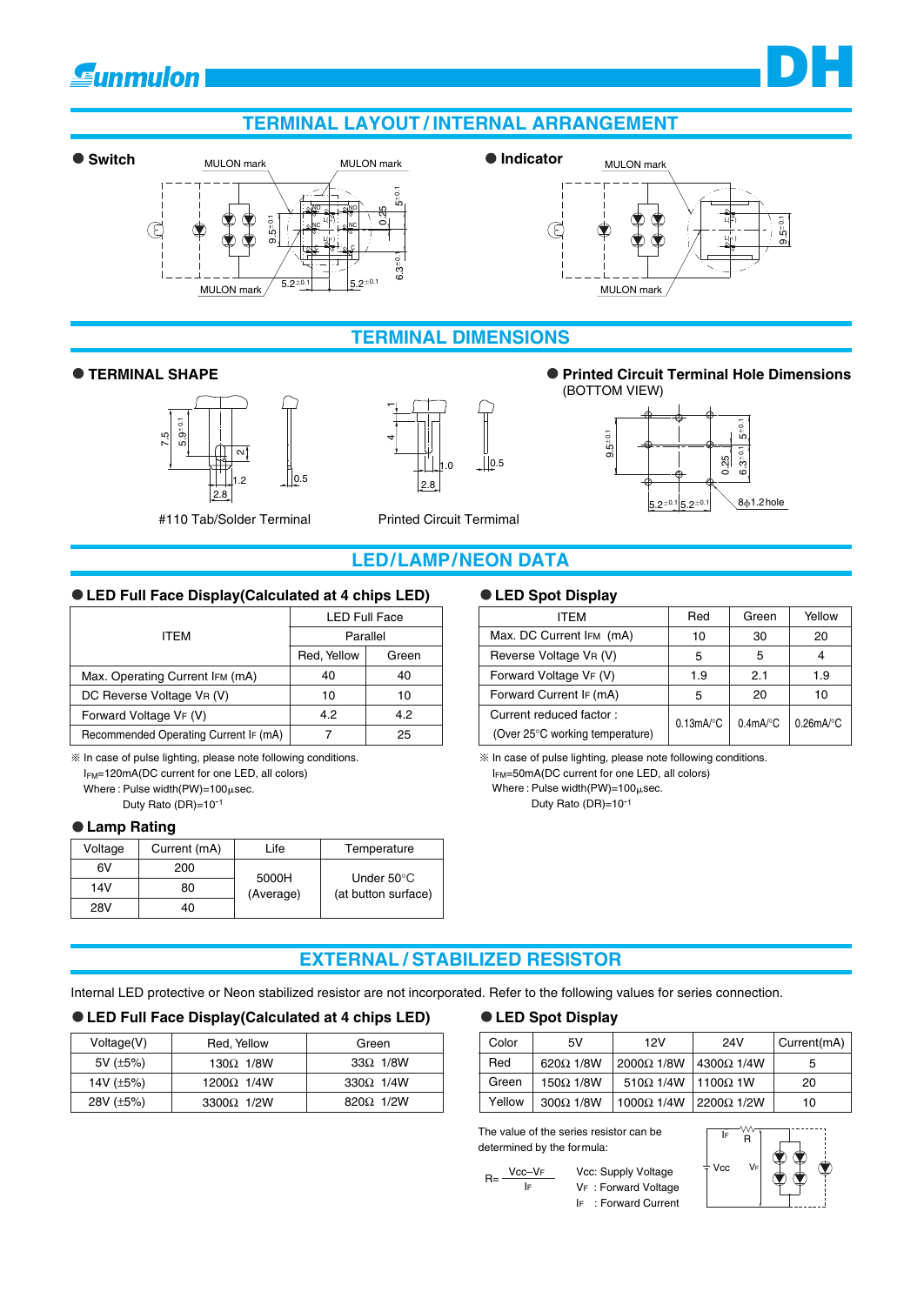# **DH**

## **PANEL LAYOUT / PANEL CUT DIMENSIONS**

## **14.2 Square Button**



## ● **b20.2 Round Button**



## **OPTIONAL ACCESSORIES**

## **Barriers**

Using Barriers helps prevent inadvertent actuation of neighboring switches with one push, if strip mounting is required. Also, they may improve panel appearance.



| Color        | <b>Center Barrier</b> | Side Barrier |
|--------------|-----------------------|--------------|
| <b>Black</b> | DH-324-B              | DH-323-B     |
| White        | DH-324-W              | DH-323-W     |

## **Guard Cover**

Guard Cover prevents inadvertent or unintentional operations. Button cannot be operated unless open clear cover. Guard Cover is used with Guard Side or Guard Center Barriers. For strip mount, panel cutout dimensions are same as Barriers.

● 14.2 Square Button



| <b>Guard Cer</b> |
|------------------|
|                  |

26.5



| Guard Side Barrie |  |
|-------------------|--|
|                   |  |

Sunmulon

| Color        | <b>Guard Center Barrier</b> | <b>Guard Side Barrier</b> |
|--------------|-----------------------------|---------------------------|
| <b>Black</b> | DH-443-B                    | DH-442-B                  |
| White        | DH-443-W                    | DH-442-W                  |

Tolerance : ±0.4mm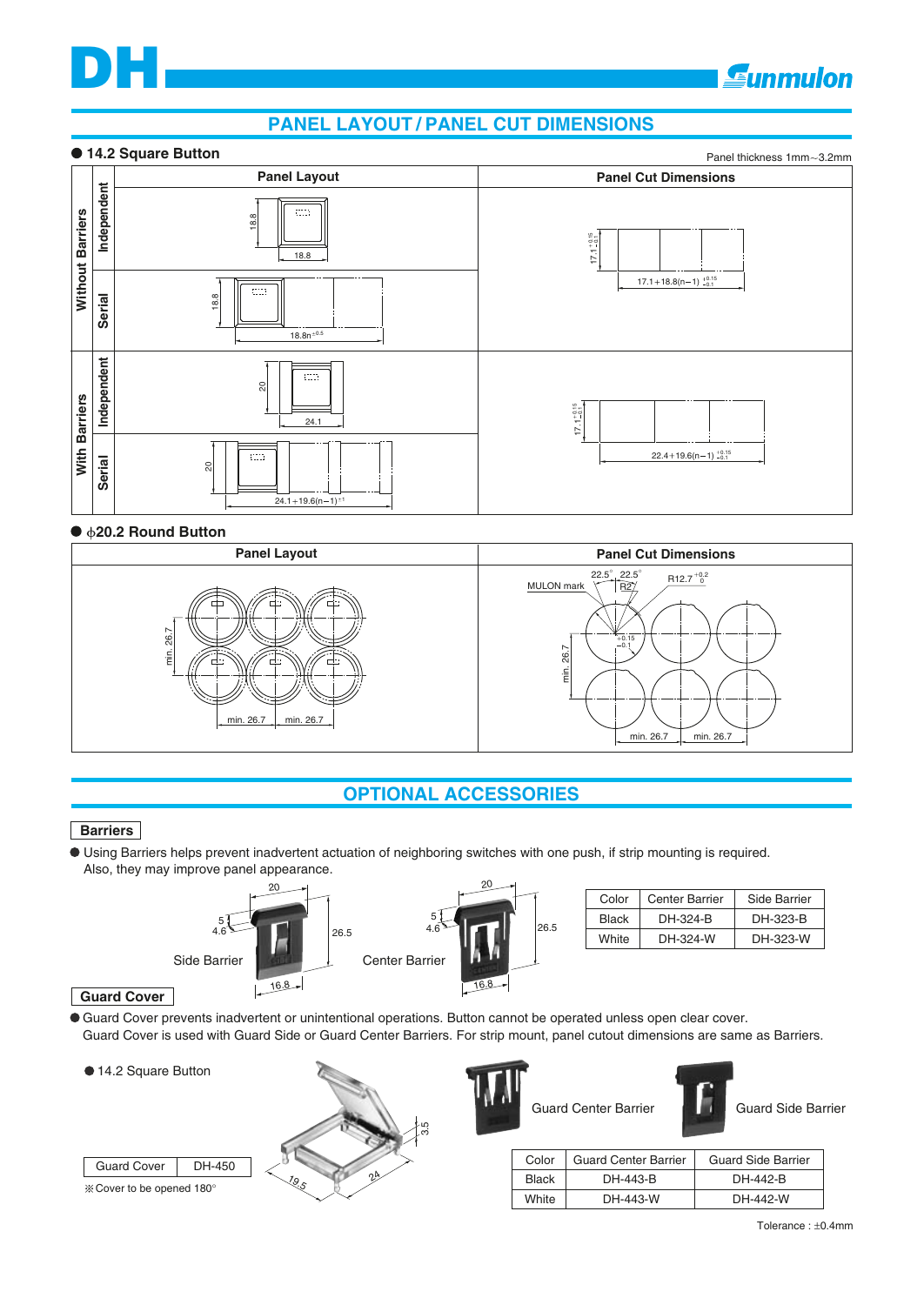## **Gunmulon**

## **ACCESSORIES**

### **Dust-Proof Cover**

Provides protection for switches or indicators from dust entering through the panel cutout. Please indicate parts numbers when order.







Panel thickness 1mm~2.5mm

**DH**

n : Number of Switches \* Dust-proof cover cannot be fitted with barriers or guard cover.

## **FILTER DIMENSIONS**





## **REPLACEMENT PARTS**

## Please indicate parts Nos. when order

## **LED Full Face Display**

|  | • One-piece type |                   |                 | • Three-piece type |          |                              |                                  |          | ● LED Spot Display                   |
|--|------------------|-------------------|-----------------|--------------------|----------|------------------------------|----------------------------------|----------|--------------------------------------|
|  |                  | Part No.          |                 |                    | Part No. |                              |                                  |          |                                      |
|  | Color            |                   | □14.2<br>Square | Color              |          | $\Box$ 14.2 Square<br>Button | $\square$ 12.15 Square<br>Filter | Color    | $\square$ 14.2 Squa<br><b>Button</b> |
|  |                  | Red               | DH-336-1LR      |                    | Red      | DH-336-2C                    | DH-339-LR                        | Red      | DH-301-R                             |
|  | Solid Color      | Green             | DH-336-1LG      | Solid Color        | Green    | DH-336-2C                    | DH-339-LG                        | Milk     | DH-301-M                             |
|  |                  | Yellow            | DH-336-1LY      |                    | Yellow   | DH-336-2C                    | DH-339-LY                        | White    |                                      |
|  | Projected        | Milk<br>DH-336-1M | Projected       | Milk               |          | DH-336-2C<br>DH-339-M        | Green                            | DH-301-G |                                      |
|  | Color            | White             |                 | Color              | White    |                              |                                  | Yellow   | DH-301-Y                             |

| Part No.                 |                    |                      |                                        | Part No.                         |
|--------------------------|--------------------|----------------------|----------------------------------------|----------------------------------|
| $\square$ 14.2<br>Square | Color              |                      | $\square$ 14.2 Square<br><b>Button</b> | $\square$ 12.15 Square<br>Filter |
| DH-336-1LR               |                    | Red                  | DH-336-2C                              | DH-339-LR                        |
| DH-336-1LG               | Solid Color        | Green                | DH-336-2C                              | DH-339-LG                        |
| DH-336-1LY               |                    | Yellow               | DH-336-2C                              | DH-339-LY                        |
| DH-336-1M                | Projected<br>Color | <b>Milk</b><br>White | DH-336-2C                              | DH-339-M                         |
|                          |                    |                      |                                        |                                  |

|               | Part No.                            |                                    |  |
|---------------|-------------------------------------|------------------------------------|--|
| Color         | $\Box$ 14.2 Square<br><b>Button</b> | $\phi$ 20.2 Round<br><b>Button</b> |  |
| Red           | DH-301-R                            | DH-299-R                           |  |
| Milk<br>White | DH-301-M<br>DH-299-M                |                                    |  |
| Green         | DH-301-G                            | DH-299-G                           |  |
| Yellow        | DH-301-Y                            | DH-299-Y                           |  |
| Black         | DH-301-K                            | DH-299-K                           |  |

## **Lamp Display**

## $\bullet$  One-piece type

|               | Part No.                      |                                  |  |
|---------------|-------------------------------|----------------------------------|--|
| Color         | □14.2 Square<br><b>Button</b> | $\&$ 20.2 Round<br><b>Button</b> |  |
| Red           | DH-336-1R                     | DH-298-R                         |  |
| Green         | DH-336-1G                     | DH-298-G                         |  |
| Yellow        | DH-336-1Y                     | DH-298-Y                         |  |
| Black         | DH-336-1K                     | DH-298-K                         |  |
| Milk<br>White | DH-336-1M                     | DH-298-M                         |  |

| • Three-piece type |               |                                        |                         |  |  |
|--------------------|---------------|----------------------------------------|-------------------------|--|--|
| Color              |               | Part No.                               |                         |  |  |
|                    |               | $\square$ 14.2 Square<br><b>Button</b> | □12.15 Square<br>Filter |  |  |
| Solid Color        | Red           | DH-336-2C                              | DH-339-R                |  |  |
|                    | Milk<br>White | DH-336-2C                              | DH-339-M                |  |  |
|                    | Yellow        | DH-336-2C                              | DH-339-Y                |  |  |
|                    | Green         | DH-336-2C                              | DH-339-G                |  |  |
| Projected<br>Color | Red           | DH-336-1M                              | DH-339-R                |  |  |
|                    | Yellow        | DH-336-1M                              | DH-339-Y                |  |  |
|                    | Green         | DH-336-1M                              | DH-339-G                |  |  |

● Lamp

| Voltage | Part No. |  |
|---------|----------|--|
| 6V      | MU-089-1 |  |
| 14V     | MU-089-2 |  |
| 28V     | MU-089-3 |  |

Tolerance : ±0.4mm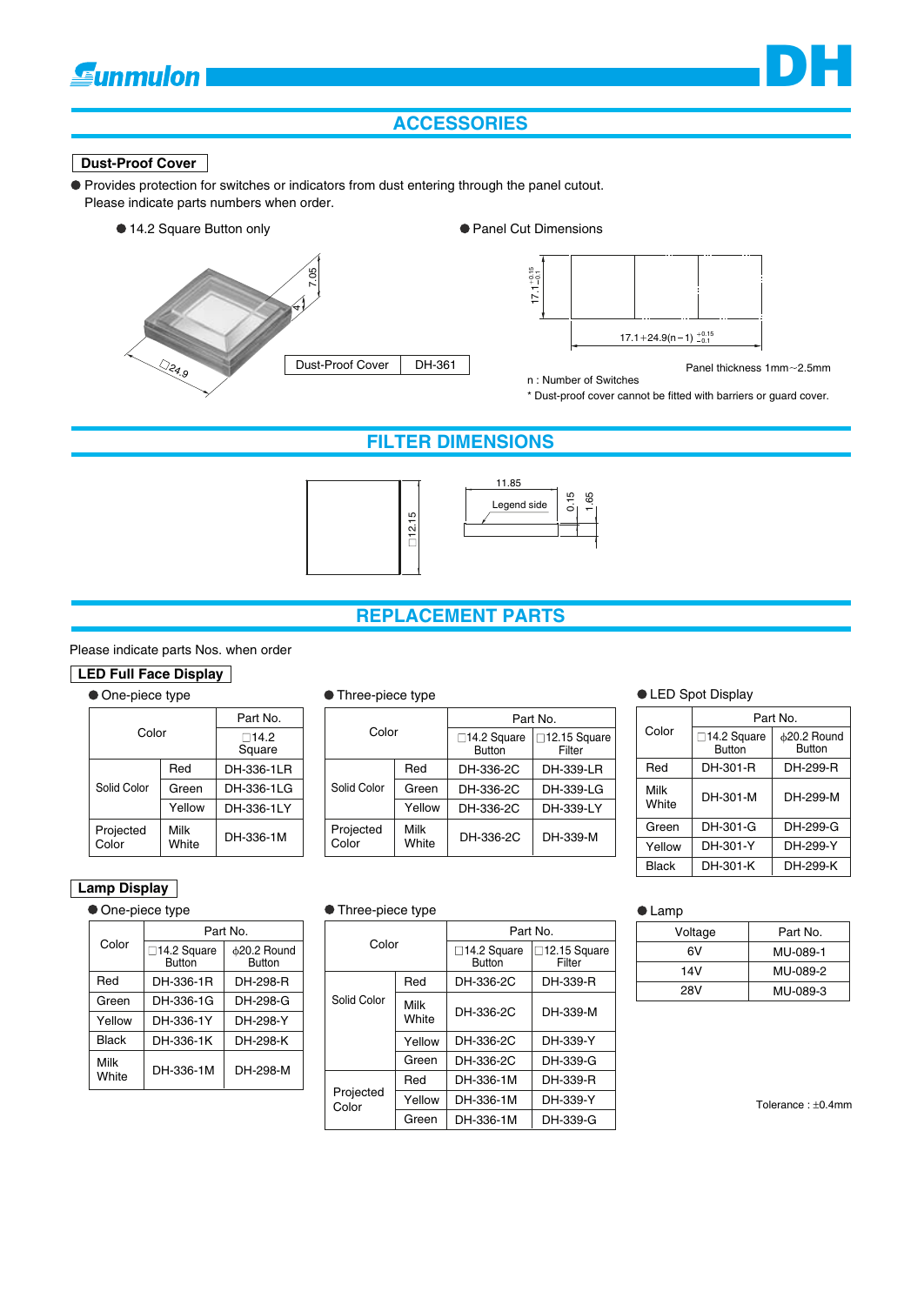# **DH**



6

Green Yellow